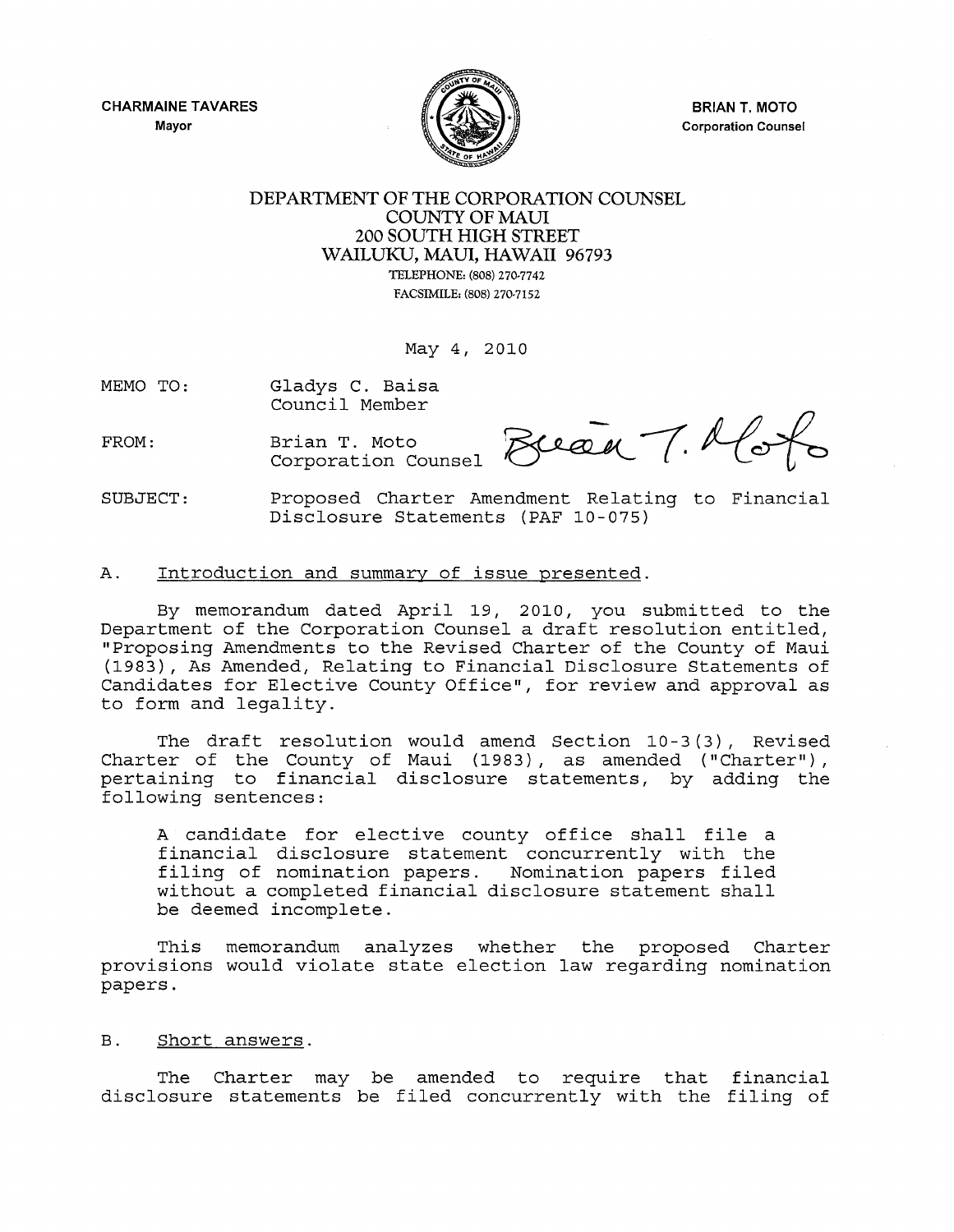nomination papers.

However, the proposed Charter amendment deeming certain nomination papers incomplete would violate Section 12-3, Hawaii Revised Statutes, and other state election laws pertaining to nomination papers. Such amendment would therefore be invalid.

- C. Analysis and discussion.
- 1. Although the Constitution of the State of Hawaii ("Hawaii Constitution") requires each county to adopt a code of ethics applicable to elected and appointed officers and employees, the Hawaii Constitution reserves to the State Legislature the power to enact laws of statewide concern.

Article XIV of the Hawaii Constitution, pertaining to the code of ethics, states, in part:

The people of Hawaii believe that public officers and employees must exhibit the highest standards of ethical conduct and that these standards come from the personal integrity of each individual in government. To keep faith with this belief, the legislature, each political subdivision and the constitutional convention shall adopt a code of ethics which shall apply to appointed and elected officers and employees of the State or the political subdivision, respectively, including members of the boards, commissions and other bodies.

Each code of ethics shall include, but not be limited to, provisions on gifts, confidential information, use of position, contracts with government agencies, post-employment, financial disclosure and lobbyist registration and restriction. The financial disclosure provisions shall require all elected officers, all candidates for elective office and such appointed officers and employees as provided by law to make public financial disclosures. Other public officials having significant discretionary or fiscal powers as provided by law shall make confidential financial disclosures. financial disclosure statements shall include, but not be limited to, sources and amounts of income, business ownership, officer and director positions, ownership of real property, debts, creditor interests in insolvent businesses and the names of persons represented before government agencies.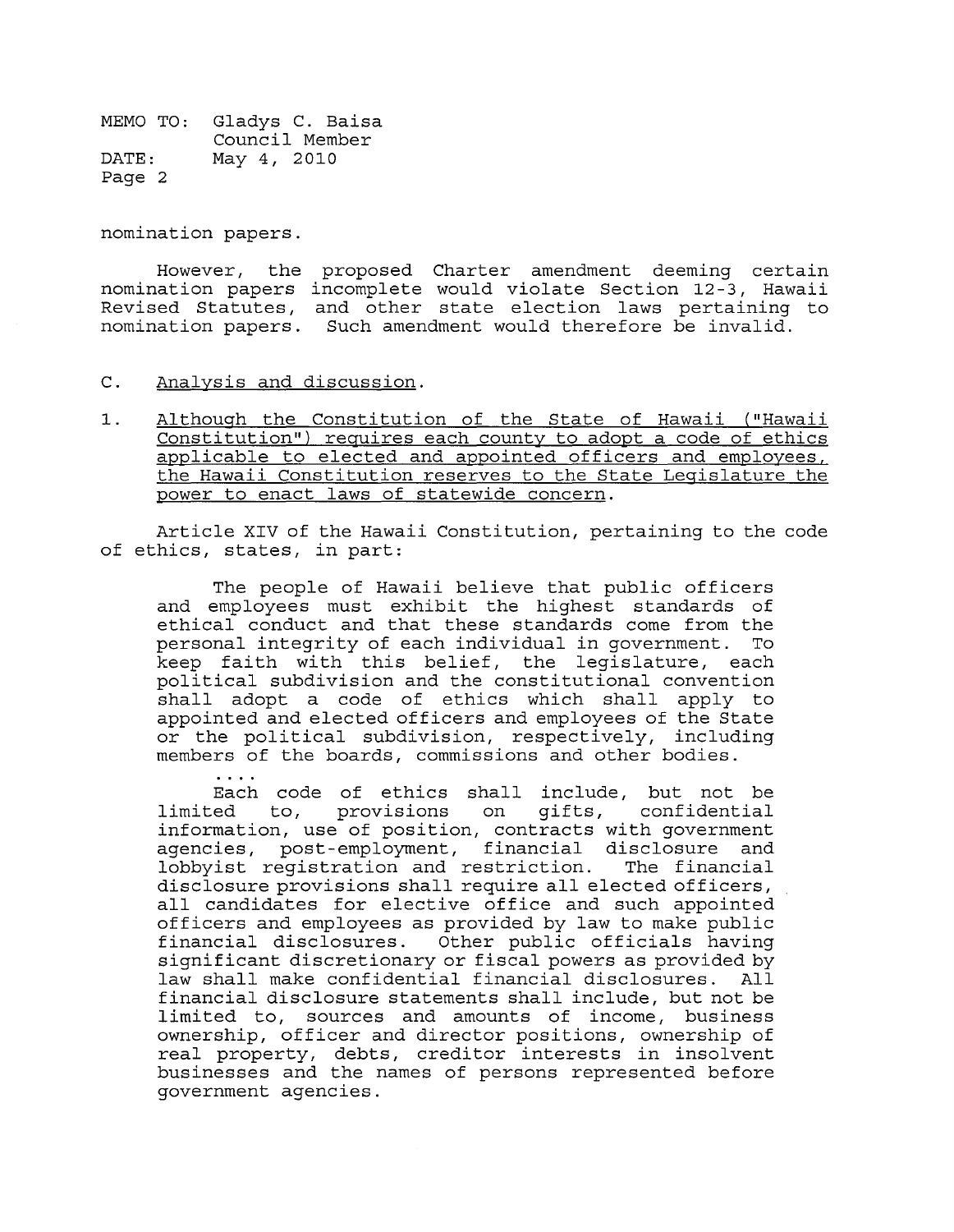Article VIII, Section 2 of the Hawaii Constitution, pertaining to local self-government, states, in part:

Each political subdivision shall have the power to frame and adopt a charter for its own self-government within such limits and under such procedures as may be provided by general law....

Charter provisions with respect to a political subdivision's executive, legislative and administrative structure and organization shall be superior to statutory provisions, subject to the authority of the legislature to enact general laws allocating and reallocating powers and functions.

However, Article VIII, Section 6 of the Hawaii Constitution, pertaining to statewide laws, states:

This article [VIII] shall **not** limit the power of the legislature to enact laws of **statewide** concern. (Emphases added.)

Section 50-IS, Hawaii Revised Statutes, pertaining to county charter commissions and the reserved powers of the State Legislature, states:

Notwithstanding the provisions of this chapter [50], there is expressly reserved to the state legislature the power to enact all laws of general application throughout the State on matters of concern and interest and laws<br>relating to the fiscal powers of the counties, and relating to the fiscal powers of the counties, **neither a charter nor ordinances adopted under charter shall be in conflict therewith.** (Emphasis added.)

Therefore, although the County of Maui is empowered to adopt a code of ethics applicable to elected and appointed officers and employees, the Hawaii Constitution and Hawaii Revised Statutes reserve to the State Legislature the power to enact laws of statewide concern.

2. Section 12-3, Hawaii Revised Statutes, and other state election laws pertaining to nomination papers, are laws of statewide concern.

Section 12-3, Hawaii Revised Statutes, sets forth requirements for the filing of nomination papers by candidates. Section 12-3 states, in part:

(a) No candidate's name shall be printed upon any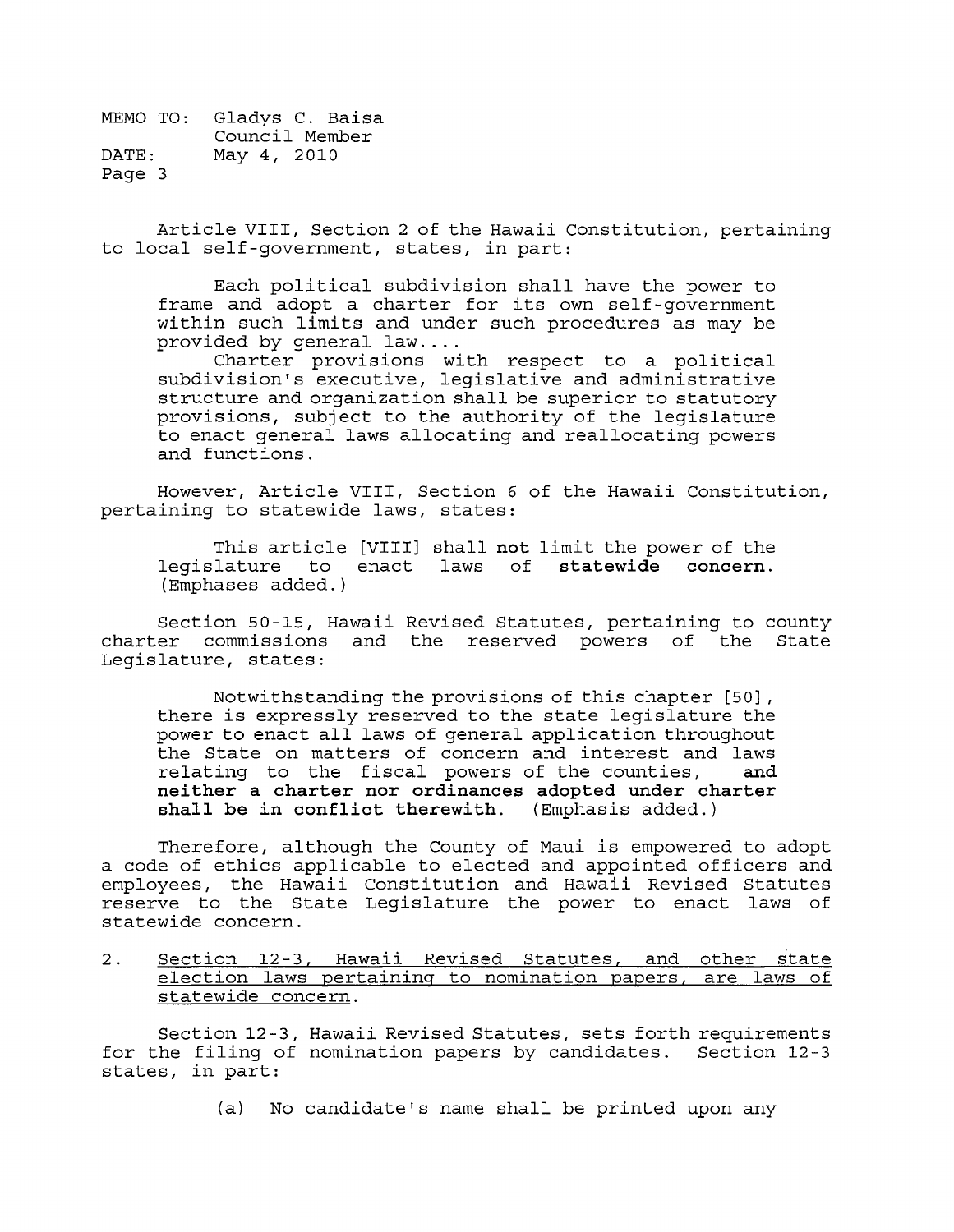> official ballot to be used at any primary, special primary, or special election unless a nomination paper was filed in the candidate's behalf and in the name by which the candidate is commonly known. The nomination paper shall be in a form prescribed and provided by the chief election officer containing substantially the following information:

> A statement by the registered voters signing the form that they are eligible to vote for the candidate;

> (2) A statement by the registered voters signing the form that they nominate the candidate for the office<br>identified on the nomination paper issued to the identified on the nomination paper issued candidate;<br>(3)

> The residence address and county in which the

candidate resides;<br>4) The lega The legal name of the candidate, the name by which the candidate is commonly known, if different, the office for which the candidate is running, and the candidate's party affiliation or nonpartisanship; all of which are to be placed on the nomination paper by the chief election officer or the clerk prior to releasing the form to the candidate;<br>(5) Space for the na

Space for the name, signature, date of birth, last four digits of the social security number, and residence address of each registered voter signing the form, and other information as determined by the chief election officer; provided that no more than the last four digits of a voter's social security number shall be required;<br>(6)

A sworn certification by self-subscribing oath by the candidate that the candidate qualifies under the law for the office the candidate is seeking and that the candidate has determined that, except for the information provided by the registered voters signing the nomination papers, all of the information on the nomination papers is true and correct;

(7) A sworn certification by self-subscribing oath by a party candidate that the candidate is a member of the party;

 $(8)$  A sworn certification by self-subscribing oath, where applicable, by the candidate that the candidate has complied with the provisions of article II, section 7, of the Constitution of the State of Hawaii;

(9) A sworn certification by self-subscribing oath by the candidate that the candidate is in compliance with section 831-2, dealing with felons, and is eligible to run for office; and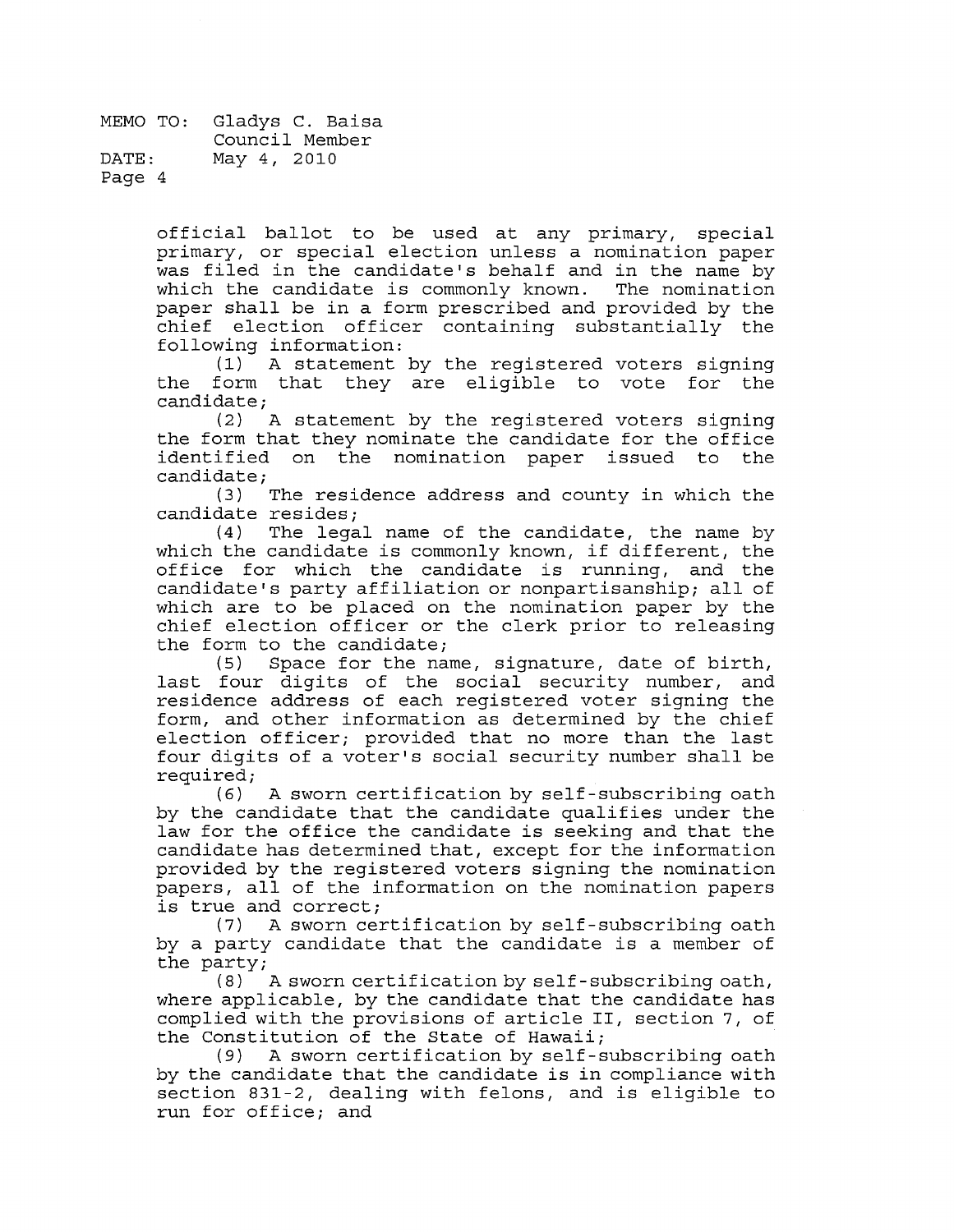$\sim$   $\sim$   $\sim$ 

(10) The name the candidate wishes printed on the ballot and the mailing address of the candidate.

(f) Nomination papers which are incomplete and do not contain all of the certifications, signatures, and requirements of this section shall be void and will not be accepted for filing by the chief election officer or clerk.

Section 12-1, Hawaii Revised Statutes, makes Section 12-3, and other sections of Chapter 12 of the Hawaii Revised Statutes, applicable to all candidates statewide. Section 12-1 states:

**All** candidates for elective office, except as provided in section 14-21, **shall be nominated in accordance with this chapter and not otherwise. <sup>1</sup>** (Emphases added.)

Administrative rules adopted by the Office of Elections implement Section 12-3, Hawaii Revised Statutes, and other related statutes. Section 3-173-1(a), Hawaii Administrative Rules, pertaining to nomination papers, states:

Any individual wishing to take out nomination papers to file for candidacy, pursuant to HRS §12-3, shall complete an application form before receiving the nomination papers. The application for nomination papers shall be in the form prescribed and provided by the chief election officer containing substantially the following information:<br>(1) Le

- (1) Legal Name;<br>(2) Name commo:
	- Name commonly known as (if different from legal name);
- (3) Legal residence address in Hawaii;
- If no street address, a description of location of residence;
- (5) Mailing address (if different from previously provided address) ;
- (6) Telephone number;<br>(7) Date Birth;
- (7) Date Birth;<br>(8) Gender:
- Gender;
- (9) Social Security number;
- (10) Statement of United States citizenship;
- (11) Statement of legal residence in the State of

 $1$  § 14-21, Hawaii Revised Statutes, pertains to the nomination of presidential electors and alternates.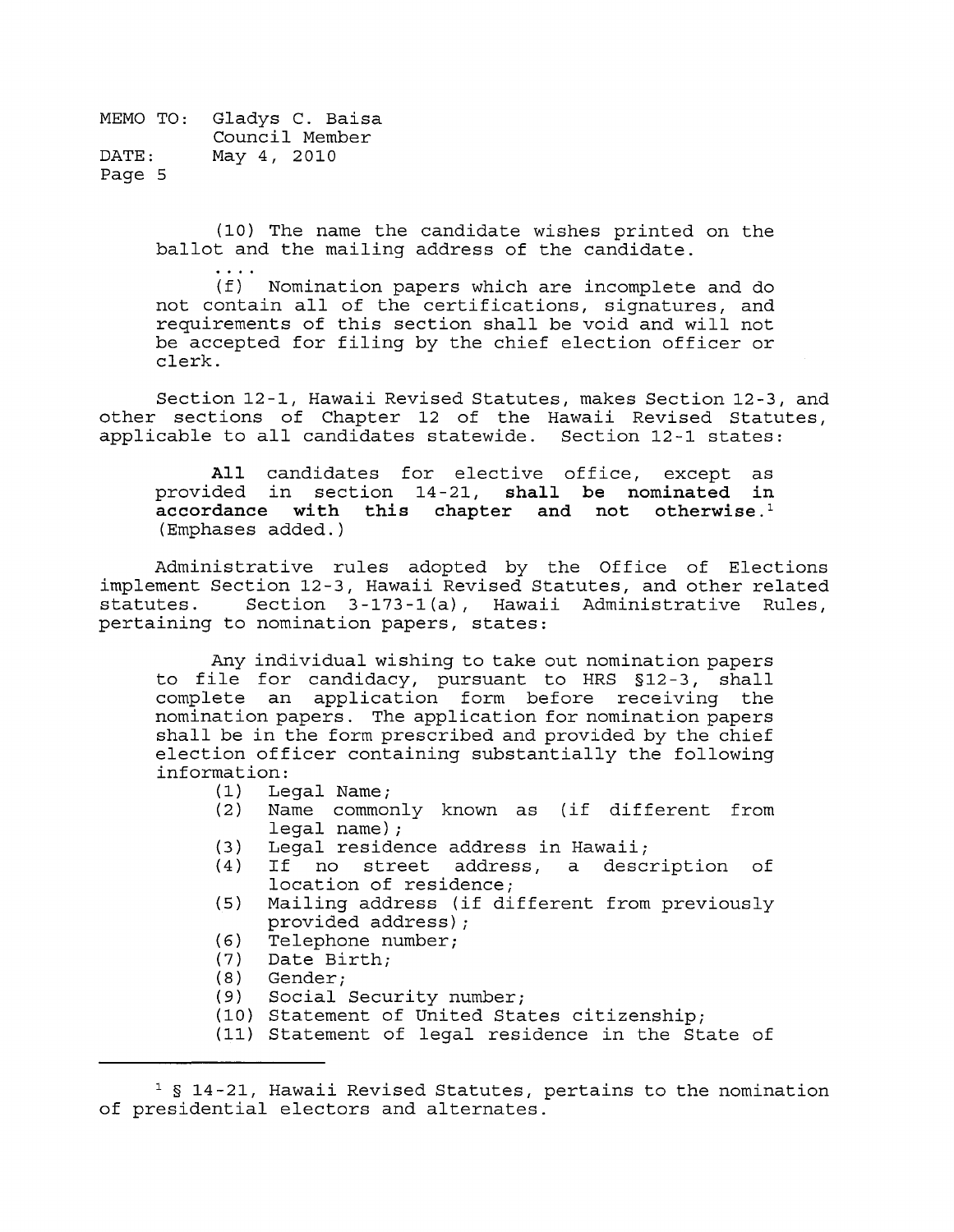Page 6

Hawaii;

- (12) Statement of being a registered voter of the State of Hawaii;
- (13) Statement regarding whether the applicant has a current felony conviction;
- (14) Contest title;
- (15) Jurisdiction or district;
- (16) Party affiliation or nonpartisan;
- (17) Party membership;
- (18) Name of candidate's contact person;
- (19) Relationship of contact person;
- (20) Contact person's telephone numbers; and
- (21) An affirmation by the application [sic] that the information is true and correct and that<br>the Chief Election Officer and/or the Election Officer and/or City/County Clerk may verify the information on the application.

Because Section 12-3, Hawaii Revised Statutes, and Section 3-173-1, Hawaii Administrative Rules, are laws of general application throughout the state, Section  $12-3$  and Section  $3-173-1$  are laws of statewide concern within the meaning of Article VIII, Section 6 of the Hawaii Constitution. <sup>2</sup>

3. The proposed Charter amendment deeming certain nomination papers incomplete conflicts with Section 12-3, Hawaii Revised Statutes, and other state election laws.

The Hawaii Supreme Court has held that a local law conflicts with a state statute governing matters of statewide concern when the local law attempts to "enter an area fully occupied" by the state statute, or "covers the same ground" as *(i.e., is duplicative* of, or coextensive with) the state statute.<sup>3</sup>

The plain language of Sections 12-1 and *12-3 <sup>1</sup>*Hawaii Revised Statutes, and of administrative rules adopted by the Office of Elections, supports the conclusion that state election laws were intended to apply to **all** candidates for elective office (except for

<sup>2</sup>*See* Save Sunset Beach Coalition v. City and County of Honolulu <sup>l</sup>102 Hawai~i *465 1 481 <sup>1</sup>*78 P.3d *11* 17 (2003) (citing Marsland v. First Hawaiian Bank <sup>l</sup>70 Haw. *<sup>126</sup> 1 133 <sup>1</sup>*764 P.2d *<sup>1228</sup> <sup>1</sup>* 1232 (1988)); *see also* Richardson v. City and County of Honolulu, 76 Hawai'i *46 <sup>1</sup>*66 (1994).

 $3$  Richardson v. City and County of Honolulu, 76 Hawai'i at 66-67.